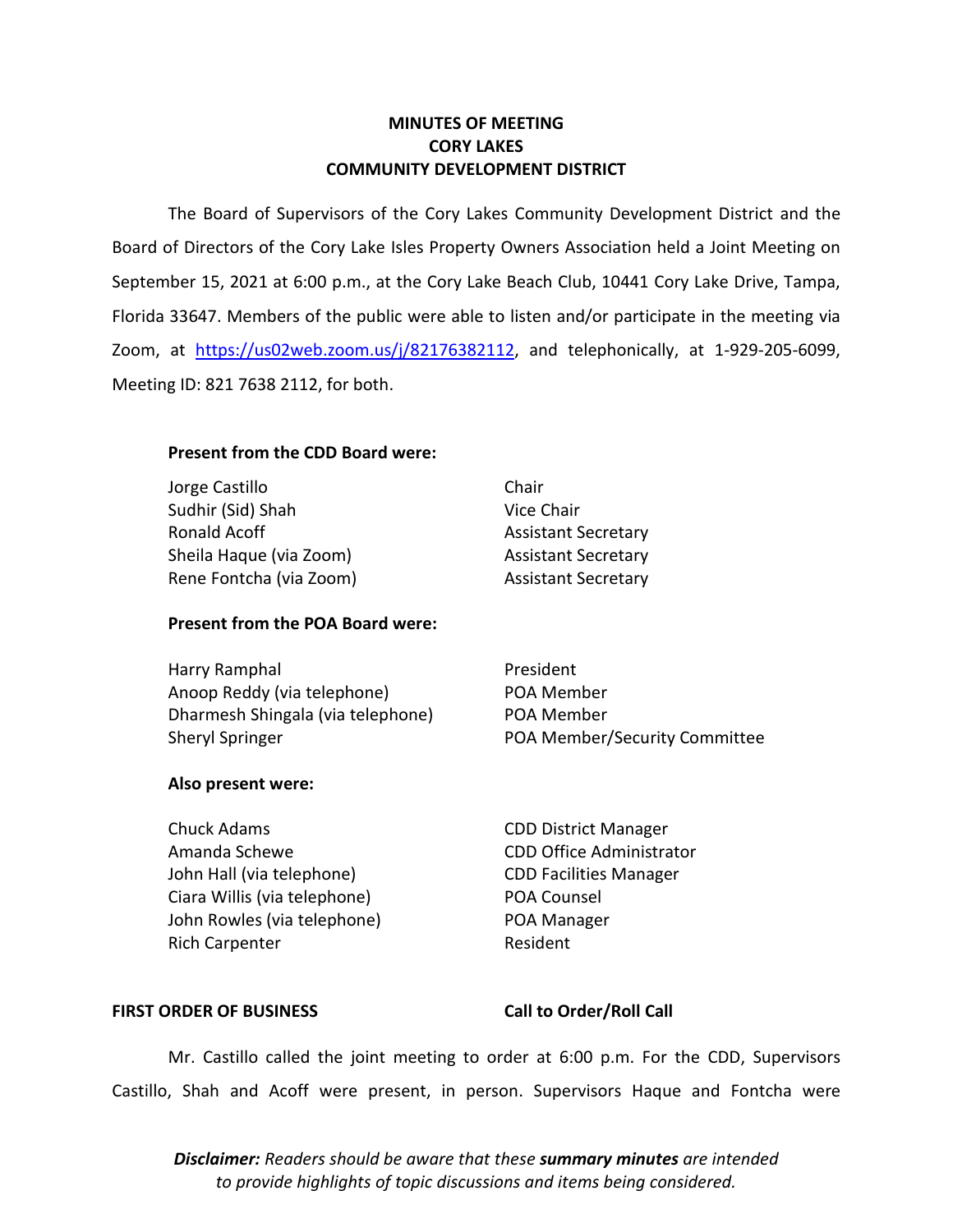attending via Zoom. For the POA, Mr. Ramphal and Ms. Springer were present in person. Mr. Rowles, Mr. Reddy and Dharmesh Shingala were attending via telephone.

 via Zoom, and telephonically, to allow public participation while reducing person-to-person In consideration of the COVID-19 pandemic, this meeting was being offered virtually, contact.

## **SECOND ORDER OF BUSINESS COMMENTS** Opening Comments

Mr. Castillo voiced his expectation for a productive and peaceful joint meeting and voiced his opinion that all meeting attendees were present for the same reason, which was to have a beautiful, thriving and safe neighborhood.

## **THIRD ORDER OF BUSINESS Public Comments** *(agenda items)* **[3 minutes per speaker]**

Resident Rich Carpenter presented photographs and expressed his opinion that several hedges and shrubs are overgrown, have spread onto the sidewalks and are in need of trimming. He asked if the landscapers could be asked to trim back the shrubs near the sidewalks.

Mr. Castillo asked POA Staff to introduce themselves.

POA Property Manager John Rowles stated he is employed by Condominium Associates and has approximately 15 years of experience in property management. Asked if he works full time at Cory Lake Isles (CLI), Mr. Rowles replied affirmatively.

POA Counsel Ciara Willis stated that she is employed by Bush Ross and previously attended several joint POA/CDD meetings.

POA President Harry Ramphal commented that the POA was pleased to have a full-time Property Manager and stated that residents who recently received violations and would like an extension, should contact Mr. Rowles.

#### **FOURTH ORDER OF BUSINESS Discussion Items:**

**A. Canary Palms**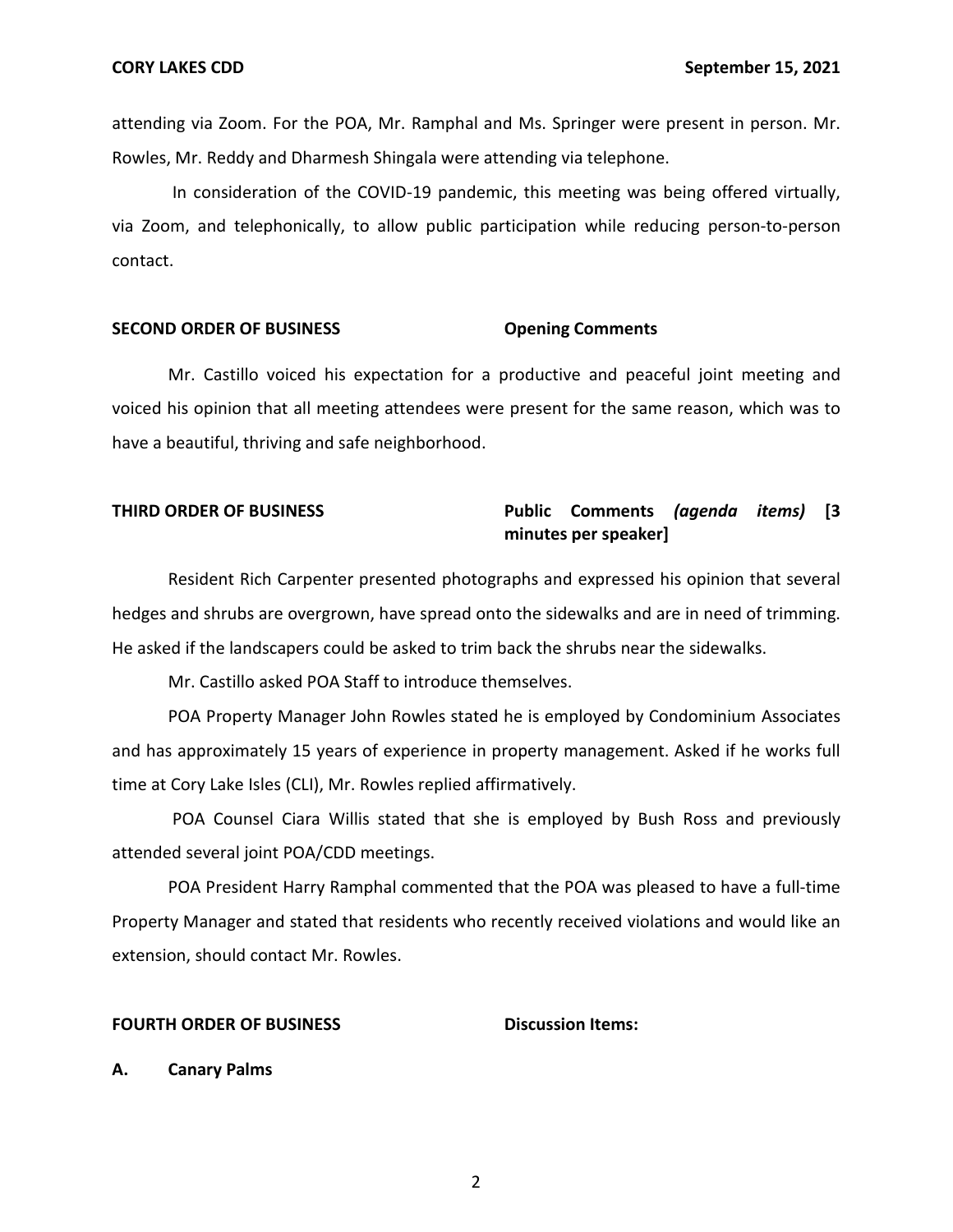Mr. Acoff voiced his opinion that several of the canary palms are depressed and unsightly, grasses and shrubs are overgrown and branches and palm fronds are falling from trees. He felt that it should be mandatory to set landscaping standards and communicate them to LMP. He suggested asking for a rebate from the contractor, as there were major issues with the landscaping. In his opinion, homeowners should take personal ownership of the property and not leave everything up to the CDD and/or the POA to resolve.

Mr. Ramphal stated the premise of the CDD taking over palm trimming was to prevent the spread of disease but it is not working and several trees are dying. He proposed pruning the palms three times per year instead of two.

Mr. Castillo asked if the POA would be issuing violations to homeowners who do not maintain the canary palms in front of their properties in between the CDD's current trimming schedule of May and October.

Mr. Ramphal stated the CDD assumed full maintenance of the trees in 2008. Mr. Hall clarified that the CDD never took over full maintenance of the trees; the agreement was for the CDD to facilitate two trimmings per year and to and keep the right-of-way (ROW) and the sidewalks clear.

Discussion ensued regarding homeowner responsibilities to maintain trees in between cuts, fertilize the tree rings of the canary palms and for tree removal and replacement. Opting out of the tree program, increasing the CDD's trimming schedule from twice to three times per year, trimming costs per cut, funding a third forced cut, trimming the palms at 9:3 versus 10:2, phoenix palms, overgrown reclinatas being a safety hazard and POA enforcement, were also discussed.

Asked if the POA would issue violations for dried out tree stumps and unkept reclinatas, Mr. Ramphal replied affirmatively. Mr. Hall was directed to request that the trees be cut at 10:2 so that the cut would last longer.

### **B. Speeding**

Mr. Ramphal stated speeding within the community is discussed extensively during Security Committee meetings and speeding is the reason for the continued Florida Highway Patrol (FHP) presence in CLI and the issuance of several violations. The POA has not been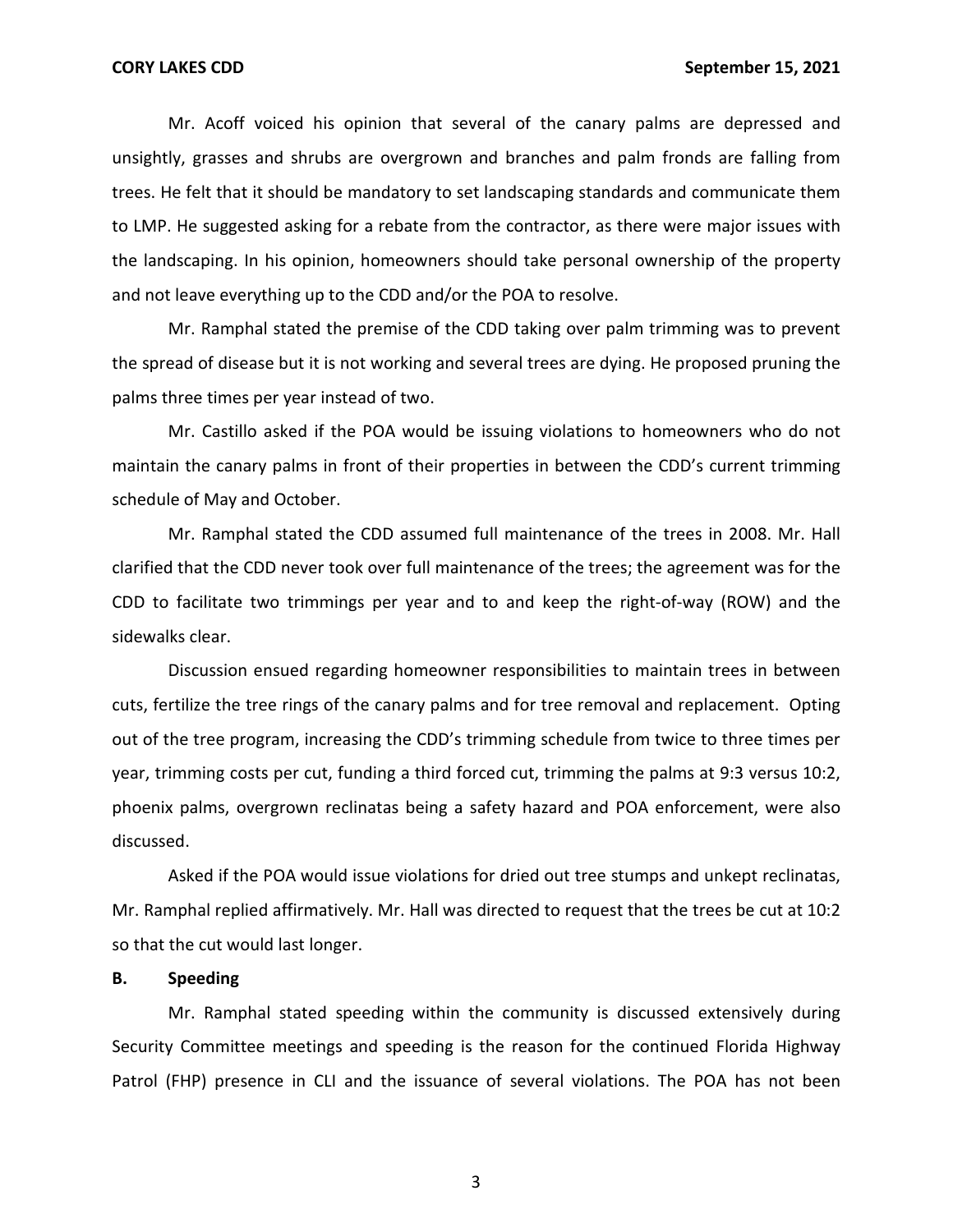receiving reports from the CDD, as per an open agreement between the two entities, and asked that the CDD resume sending reports to the POA Board and Mr. Rowles.

Discussion ensued regarding issuing violations based on the drivers' speed count, fining criteria, fining authority, directing the POA and CDD Attorneys to review and update the covenants and the speed camera being in need of calibration.

Asked if the camera near the lift station is operational, Mr. Hall replied affirmatively and stated, although Envera has been slow to transmit reports, CDD staff has been sending warning letters to resident drivers caught speeding. Asked if the violation sent by CDD staffs require an action, Ms. Willis stated the POA has been sending violation letters as well and, if the violation letters are ignored, subsequent letters are sent, after which the resident driver must appear before the POA's Covenant Committee. Both Boards agreed to continue sending letters to resident drivers caught speeding.

Mr. Forbes commended the POA and CDD Boards on their willingness to work together to bring the speeding situation under control and asked for an update on obtaining a second camera for the collection of speeding data. Mr. Castillo stated the purchase of the second device was paused due to a lack of enforcement by the previous POA Board and suggested continuing to hold off on purchasing a second camera until a program instituted by the new POA Management Company is successful.

#### **C. Lake Maintenance**

Mr. Ramphal stated a resident recently contacted the POA with a complaint that one side of the lake was infested with insects and he referred the resident to CDD staff. He recalled that, in 2007, there were several complaints of mosquitoes at the lake and unruly jet skiers and boaters on the lake and asked which entity is responsible for addressing speeding jet skiers and boaters.

Ms. Schewe stated she receives complaints of boaters speeding on the lake. She noted that the CDD does not have a registry of CL numbers of boat registrations and the POA is responsible for curtailing boat speeding and the CDD is responsible for maintaining the lake.

Discussion ensued regarding the lake maintenance contractor, obtaining CL numbers, the HOA's lake covenants, floating weeds and the CDD revoking a residents' boating rights for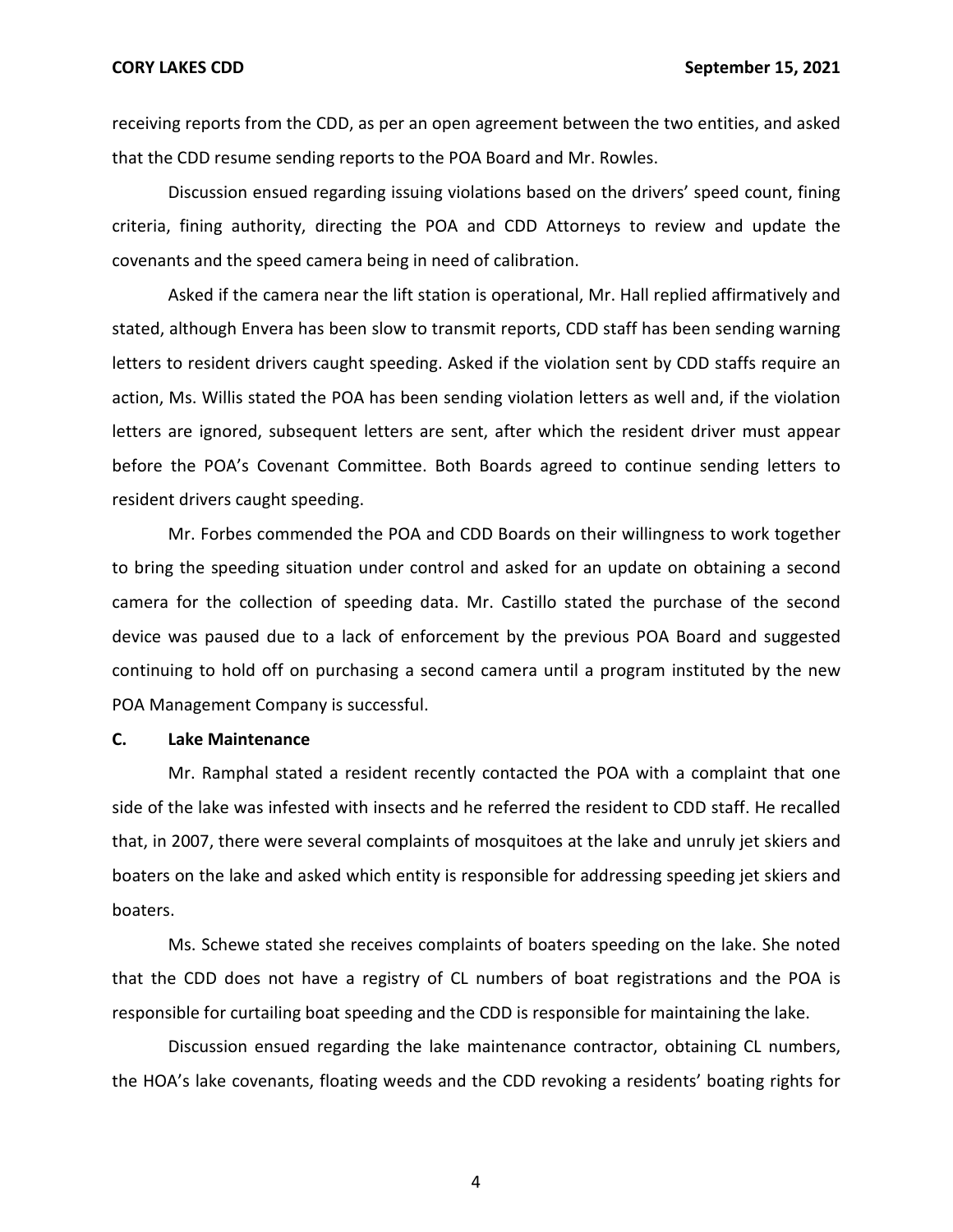speeding in the past. Mr. Castillo asked for clarification of what the POA can and cannot enforce in relation to boats, how to get CL numbers and if a camera would be obtained to monitor the properties on the lake. Mr. Ramphal stated the POA would share the boat enforcement information with the CDD.

### **D. Sidewalks**

Mr. Ramphal felt that some of the sidewalks are a trip hazard and asked who is responsible for the sidewalks. Mr. Hall explained that between each home is a swale that drains to a lake or to the front and when concrete is poured for a sidewalk there is a curving that results in a "v" and, unless the homes are built at the same time by the same builder, the sidewalks will not be uniformly-poured so some were leveled and some were not. Staff is trying to remediate the worst cases but a special assessment would be necessary to level all the sidewalks at one time. Mr. Shah expressed is opinion that this is a safety issue requiring the imposition of a special assessment to pay for it.

Discussion ensued regarding the current budget, the CDD's responsibility for sidewalk maintenance, sidewalk repair costs, vehicles blocking and/or parking on the sidewalks and FHP enforceability.

Mr. Ramphal asked if the CDD could send a communication asking residents to not block the sidewalks with their vehicles. Ms. Schewe would send an eblast. Mr. Shah suggested that the CDD direct the rover to place yellow stickers on vehicles blocking sidewalks. Mr. Ramphal stated the POA would contact residents and let them know they cannot block the sidewalks.

Mr. Forbes asked if there was any way to penalize Envera for the delays in submitting speeding reports to the CDD. Mr. Adams stated Staff would inquire about the lack of reports; if the CDD is being charged for the service, it has every right to expect submission of the reports in a reasonable amount of time. Mr. Acoff stated the verbiage in the contract must be revised to stipulate when reports are due. Mr. Adams would check the Envera contract verbiage for a deliverables clause and report his findings.

## **E. Neighborhood Security**

Resident Sheryl Springer reported the following:

 $\triangleright$  The Neighborhood Watch team is being considered for an award by the City of Tampa.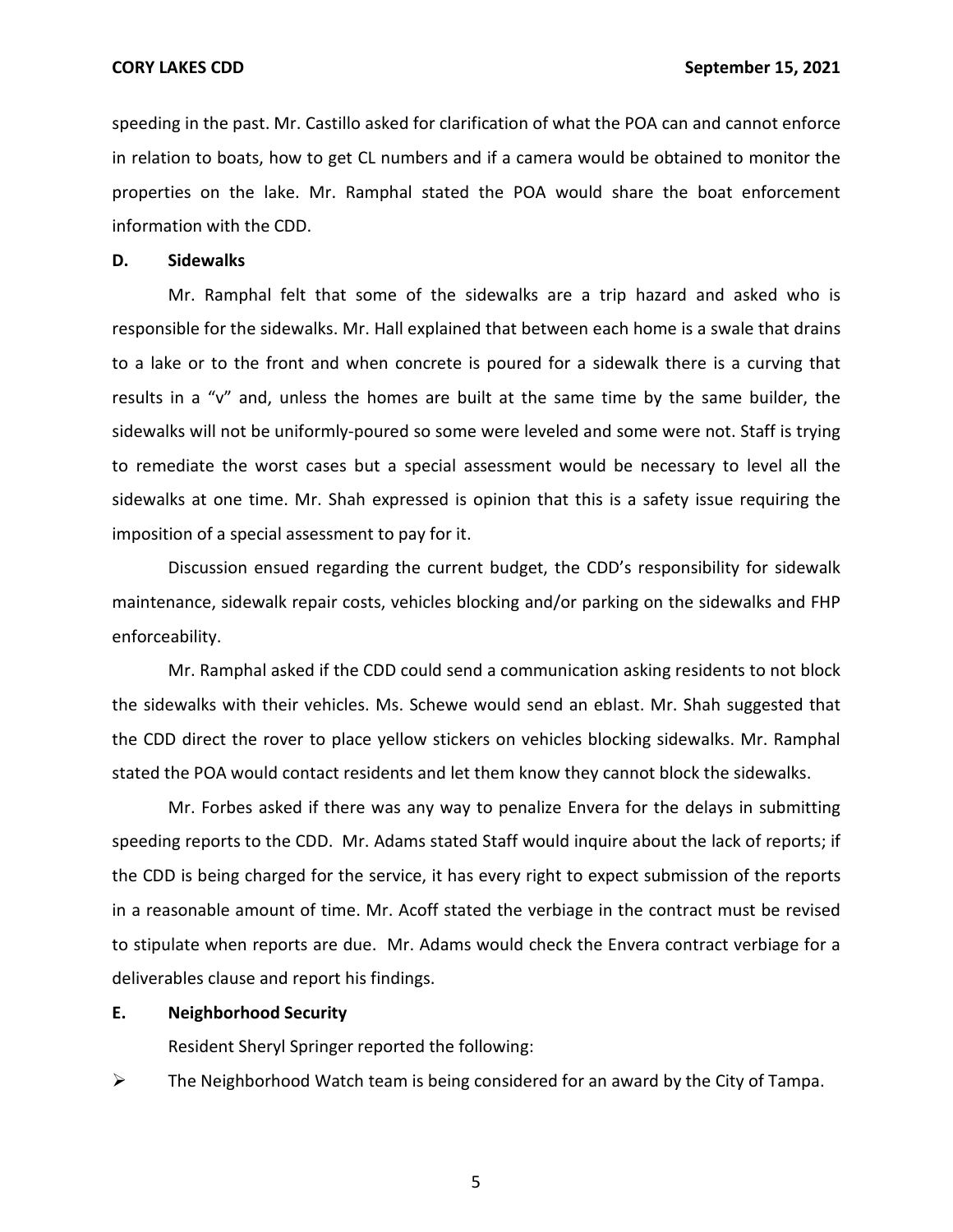➢ Recent Vehicle Break-ins: TPD recommends that CLI residents not leave purses or any valuables in plain sight to deter vandals.

 $\triangleright$  A cleanup event is scheduled for Saturday at Branchton Park at 8:00 a.m.; volunteers are welcomed and should sign up with Tampa Bay Beautiful (TBB).

Mr. Acoff noted that some of the home exteriors and mailboxes have faded and need to be repainted and trash cans are being left out, which he felt takes away from the community, and need to be addressed.

Discussion ensued regarding overgrown landscaping on certain properties, homes in need of painting, paint colors, approval by the Design Review Committee (DRC), roof replacement by the HOA, gate maintenance and homestead-exempted properties.

### **FIFTH ORDER OF BUSINESS CORPORATION COMPUTER ORDER OF BUSINESS**

Mr. Shah suggested scheduling another joint meeting in two or three months. He thanked the POA Board for their agreement to enforce fines for dead trees and stumps. The next joint meeting would be held in January 2022. The discussion topics will include the following:

 $\triangleright$  Street Tree Trimming Update

➢ Speeding Update

 $\triangleright$  Sidewalk Blocking by Vehicles

 $\triangleright$  Update: Yellow Stickers on Vehicles

➢ Mr. Hall: Monitor Cuts and Speeding and Forward Lake Maintenance Inspection Data to the POA.

### **SIXTH ORDER OF BUSINESS Public Comments** *(non-agenda items)*

Mr. Carpenter expressed his opinion that the lake maintenance company has been doing a great job and is keeping the lake beautiful.

Discussion ensued regarding vehicles blocking the sidewalks, the covenants and the Fall Festival event in October.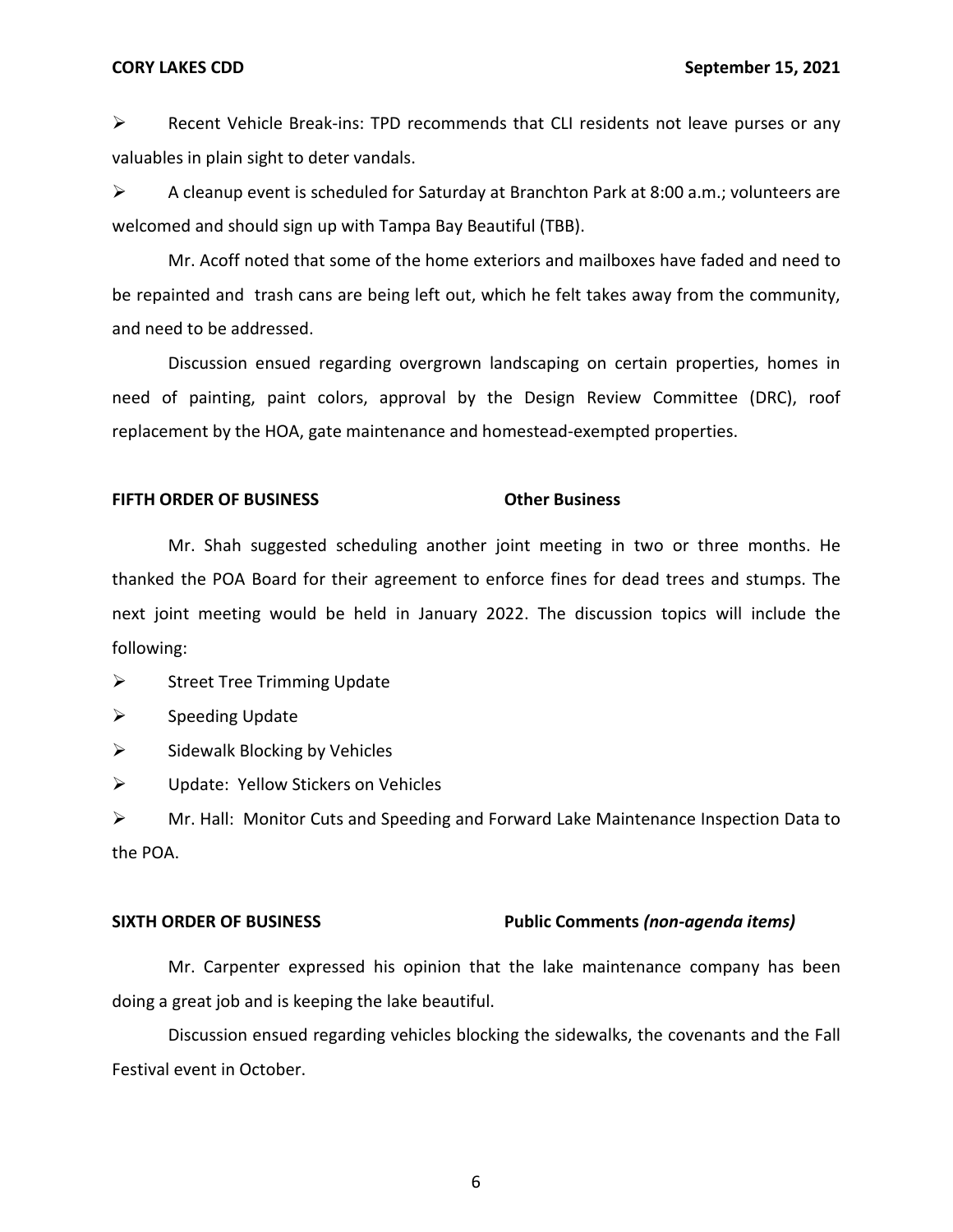# **SEVENTH ORDER OF BUSINESS Adjournment**

There being no further business to discuss, the meeting adjourned at 8:05 p.m.

[SIGNATURES APPEAR ON THE FOLLOWING PAGE]